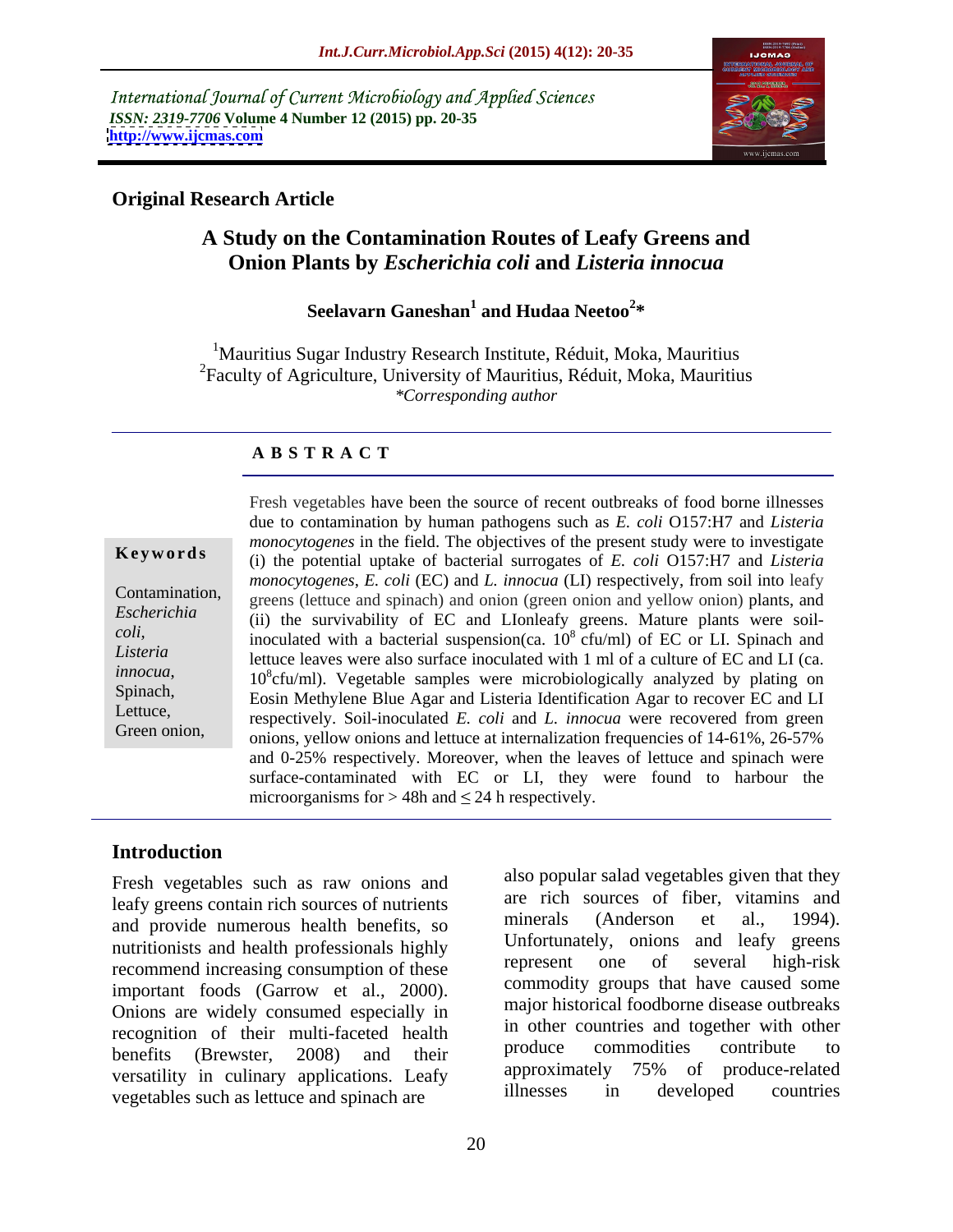(Sivapalasingam et al., 2004). The unique morphology of green onions, characterized bytheir moist hollow tube leaves, provides including 11 cases of hemolytic uremic ample opportunity for amplification of syndrome (HUS), were linked to the microbial hazards (FAO, 2008). Also, if a consumption of locally produced lettuce that pathogen is inside this tube, little can bedone was contaminated with *E. coli* O157. to remove it as it is protected from washing Spinach contaminated with *E. coli* O157:H7 (FAO, 2008).Yellow onions are also was also at the center of a large outbreak in susceptible to contamination by pathogens in the soil since they are underground vegetables. Pathogens known to contaminate yellow and green onions include hepatitis A virus (Lynch et al., 2009), *Shigella flexneri* (Lynch et al., 2009), *Salmonella* (Lynch et al., 2009), *Campylobacter* spp (McMahon vegetables. Nevertheless, the scope for pre and Wilson, 2001), *Clostridium*  harvest contamination of fresh produce *botulinum*(Lily et al., 1996) and*E. coli* (Mukherjee et al., 2004). Bohaychuk et al. (2009) isolated *E. coli* from 55 (8.2%) of Vegetables can be frequently contaminated 673 intact samples of green and yellow in the field during irrigation with water onions with bacterial load ranging from0.48 contaminated with these pathogens. There to 3.04 log MPN/g. Calvin et al. (2004) also are two common types of irrigation systems: observed that green onions grown in sprinkler and drip irrigation. The type of agricultural settings are quite prone to irrigation system greatly influences the contamination by microbial pathogens. In degree of crop contamination that occurs addition to alliums, there have also been during irrigation (Matthews et al., 2014). large outbreaks of foodborne illness Research in vegetable production systems associated with leafy green vegetables. In suggests that overhead irrigation leads to 2005, bagged salad containing romaine lettuce were linked to an outbreak of *E. coli* compared with drip irrigation (Keraita et al., O157:H7 foodborne illness (Smith DeWaal 2007). However, the effect of irrigation and Bhuiya, 2008) in the United States. practice on the transfer of pathogens to Small-scale (< 50 cases) outbreaks involving vegetables has not been examined in detail. *E. coli* O157:H7-contaminated lettuce have There is clearly a need to better understand also occurred in countries such as the United the role of different irrigation methods on States despite improved production and the fate of human pathogens in production handling practices. In Europe, outbreaks have been attributed to both locally produced and imported leafy greens. In zoonotic enteric pathogens associated with 2004, an outbreak of *Salmonella* Thompson vegetables given its widespread presence in infections reported in Norway, Sweden, and England were linked to the consumption of et al., 2013). *Listeria monocytogenes* on the contaminated rucola lettuce imported from other hand, is a common geophilic (soil-Italy (Nygard et al., 2008). In 2005, a borne) bacterium and is ubiquitous in nationwide outbreak of *S.typhimurium* var

due to contaminated lettuce imported from Spain. In Sweden, a total of 135 cases, 2006, resulting in 205 confirmed illnesses and three deaths in the United States (Smith DeWaal and Bhuiya, 2008). In Mauritius, there is a lack of surveillance and active monitoring for the presence of microbiological contaminants in fresh should not be underestimated.

Copenhagen DT104B occurred in Finland objectives of the present study werehigher contamination levels on the crop systems of high-risk vegetable crops. *E.coli*O157:H7is one of the most common feces of livestock and feral animals (Cooley vegetation (Critzer and Doyle, 2010). The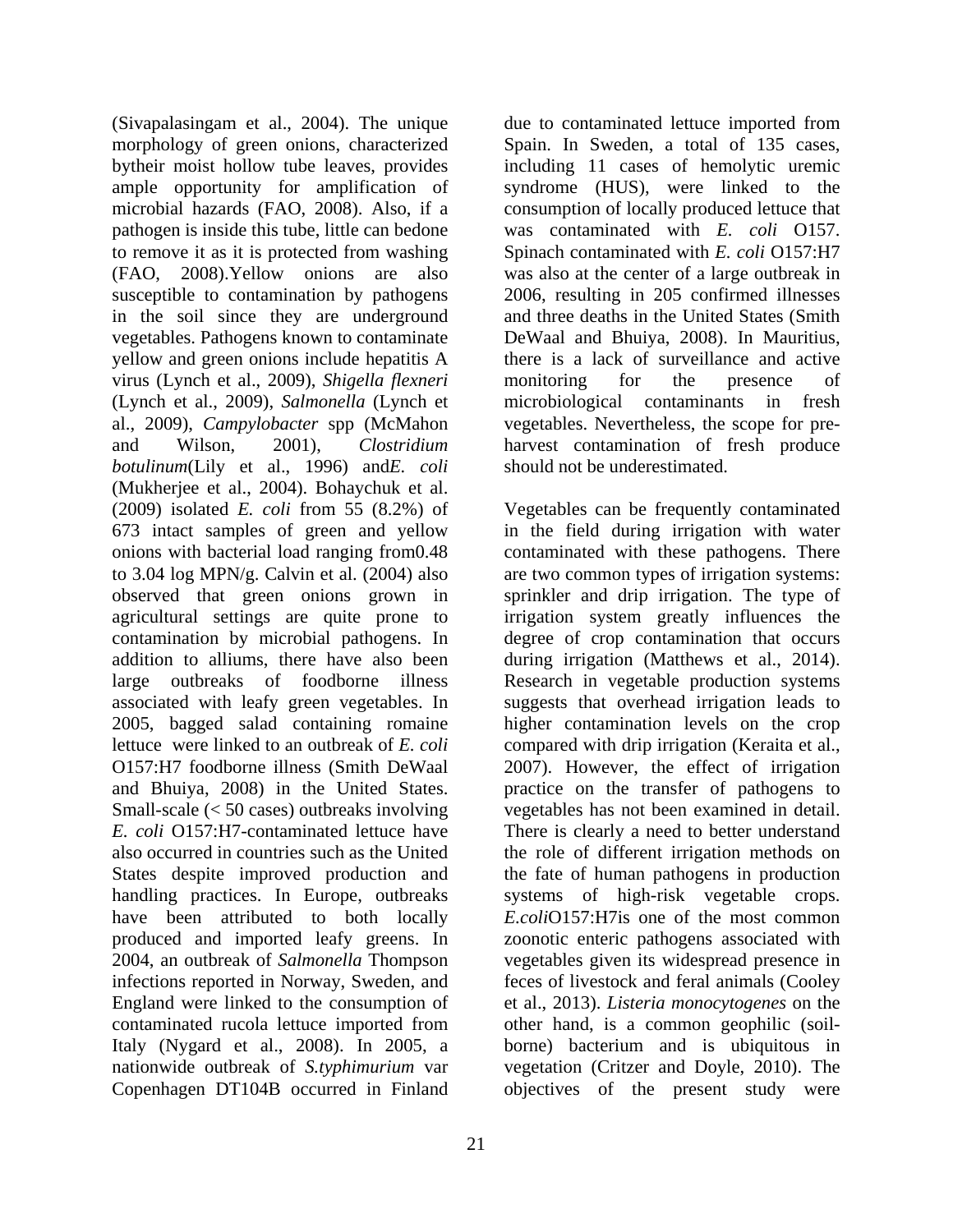*coli* and *L. innocua* from soil into the edible

**Assessing the potential for systemic uptake of** *E. coli* **and** *L. innocua in* **green onion, yellow onion, spinach and lettuce**

The oven was preheated to 82-88°C (180°- 190°F). Ten kg of soil was spread evenly in a large pan to a maximum depth of 10 cm. The pan was sprayed with water to moisten slightly and then covered tightly with aluminum foil. At the center of the covered baking pan, a thermometer probe was inserted into the soil and the pan placed into the oven. Once the soil temperature reached 82-88°C, the temperature was maintained for 60 minutes following which the pan was removed from the oven and allowed to<br>
completely cool Once cooled soil was **Experiment Design** completely cool. Once cooled, soil was transferred to clean gunny bags. Given the limited capacity of the oven, multiple cycles were run to sterilize several batches of soil.

Green onion (*Alliumfistulosum*var. Commun Rouge), yellow onion (*Alliumcepa*var. de Brunswick), lettuce (*Lactuca sativa* var. Blonde Maraichere) and spinach total of 48 plants (3 treatments x 4 plant (*Spinaciaoleracea*var. Junius) seeds were used. Briefly, seeds were disinfected with 70% ethyl alcohol (EtOH) for 3 min, rinsed in sterile water, and soaked in Javel commercial bleach (0.525% sodium hypochlorite) for 15 min. Seeds were then

therefore to: (i) investigate the potential rinsed in sterile water three times (5 min uptake, infiltration or internalization of *E.*  each rinse). Subsequently, they were sowed parts of onion, lettuce and spinachcrops and Styrofoam plug trays and grown in a (ii) investigate the survivability of these Biosafety Level 1 (BSL-1) greenhouse bacteriaon the phyllosphere (leaves) of these located at the Mauritius Sugar Industry and plants. Research Institute, Reduit. steam-sterilized soil contained in

**Materials and Method Plants** were watered on a daily basis with **plants indirect irrigation**. The pH and water activity **Soil Sterilization Solution Contained Property (Neutre Toleus)** and a water sterile water. Seedlings were transplanted at 2 weeks of age to potting bags containing steam-sterilized soil (1 kg) placed in plastic saucers to serve as a water reservoir for of the soil were regularly monitored with a pH meter (Mettler Toledo) and a water activity meter (Novasina) respectively. Over the period of October 2013 to December 2014 chamber temperatures ranged from 21 to 32°C (daytime) and 12 to 23°C (nighttime) and the relative humidity varied between 65 to 81%. The saucer was refilled with ca. 50 ml sterile water daily. Additionally, the soil was supplemented with 'Terreau' or peat (Stender) as per the manufacturer's instructions to maintain plant growth, to speed up harvest time and increase yields.

### **Experiment Design**

**Plant Preparation** of 3 treatments (Sterile water, EC and LI) Four plant types (green onion, yellow onion, spinach and lettuce) were investigated in this part of the study. The plants were given one of 3 treatments (Sterile water, EC and LI) where EC and LI stand for *Escherichia coli* and *Listeria innocua.* Each treatment was given in duplicates. The experiment was carried out in two independent replicates. A types x 2 plants per treatment x 2 replicates) were considered. The different treatments given to the plants are summarized in the Table 1 below.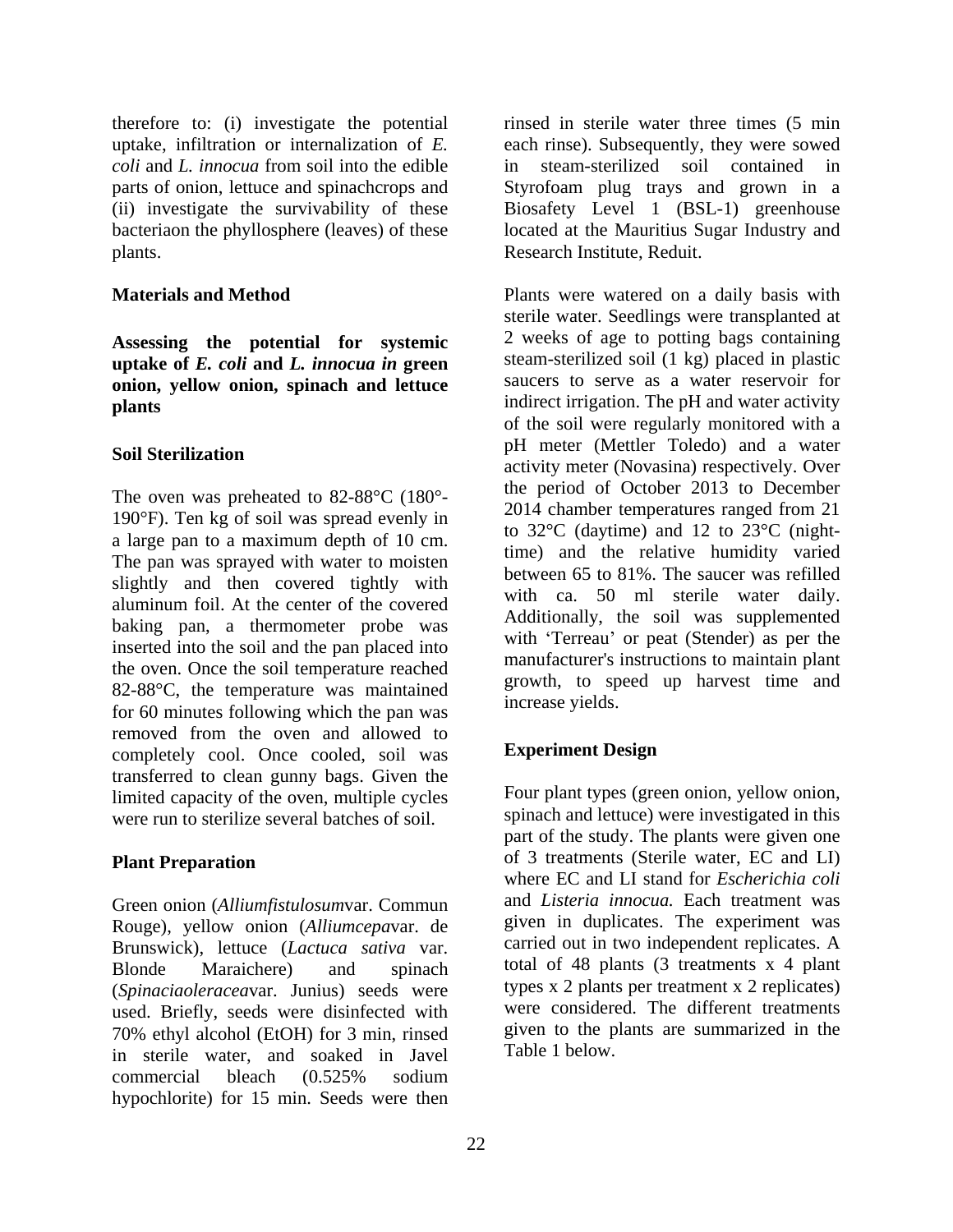*E. coli* ATCC 25922 strain was provided by the Food Technology Laboratory of the Ministry of Agro-Industry and Food Security of Mauritius. The strain was plated onto Eosin Methylene Blue medium (HiMedia) and incubated for 24 h at 37**°**C for confirmatory identification of *E. coli*. *Listeria innocua* ATCC 33090 (Microbiologics Ltd) and was revived on *Polymyxin* Acriflavin Lithium-Chloride negative controls were treated with sterile Ceftazidime Aesculin Mannitol (PALCAM) medium (HiMedia). Olive green colonies with dark sunken centers and black haloes were confirmed to be *L. innocua. L. innocua* hydrolyzes aesculin to form aesculetin and<br>
Harvest dextrose. Aesculetin reacts with ammonium ferric citrate and forms a brown-black complex seen as a black halo around colonies. Strains were stored at -80**°**C in

The cells of the two cultures were adapted to grow on Plate Count Agar sterile water and then air-dried. An alcohol- $(PCA)$ supplemented with 100  $\mu$ g/ml of Nalidixic acid (Sigma) (PCA-N) to select for Nalidixic-acid (NA) resistant strains of E. coli andL. innocua.NA-resistant mutant strains were subsequently transferred on fresh Plate Count Agar supplemented with<br>then mixed with 0.1% Buffered Peptone 100 µg/ml of NAand plates incubated overnight at 35°C to yield solid cultures. Stock cultures of NA resistant strains of E. homogenate was serially diluted in 0.1% coli andL. innocuawere also stored in TSB- N broth containing 25% glycerol (Sigma) at  $-18$ °C. To prepare liquid cultures, a single colony of each NA-resistant strain was transferred to 200 ml of tryptic soy broth (TSB-N) and placedon an orbital shaker at

### **Soil Inoculation Soil Inoculation of Plants**

**Bacterial Cultures**<br>
ml of each culture was mixed with 900 ml of On the day of inoculation of the plants, 100 sterile water (10-fold dilution of an overnight culture) to serve as the inoculum for the plants. The concentration of each culture was determined by serial dilution and plating on PCA-N. In addition, the population density of *E. coli* and *L. innocua*r ecovered from the soil immediately after inoculation was also determined. Various treatments were given to the plants as indicated in Table 1. Plants serving as water. All plants were watered once or twice daily as needed.

### **Microbiological Analysis of Vegetables at Harvest**

glycerol stocks.<br>
Uprooted green onions and onion bulbs were **Inoculum Preparation**<br>
adhering soil debris. Samples were then  $35^{\circ}$ C for 18 h.<br>h. In addition, vegetable samples suspected Green and yellow onions reaching commercial maturity were harvested by aseptically uprooting the entire plants. washed with sterile water to remove sanitized withJavel commercial bleach (0.525% sodium hypochlorite), rinsed in sterilized knife was used to trim the roots to simulate commercial practice. For spinach and lettuce, 3 to 5 were plucked and pooled to form a composite sample weighing approximately 10 g. Vegetable samples were then mixedwith 0.1% Buffered Peptone Water at a 1:4 ratio, and macerated for 10 minutes to form a homogenate. The homogenate was serially diluted in 0.1% Buffered Peptone water following which the homogenate and serial dilutions were plated onto Eosin Methylene Blue agar or PALCAM agar supplemented with 100 g/ml of Nalidixic acid. Plates were then incubated at 44 or 35°C respectively for 48

23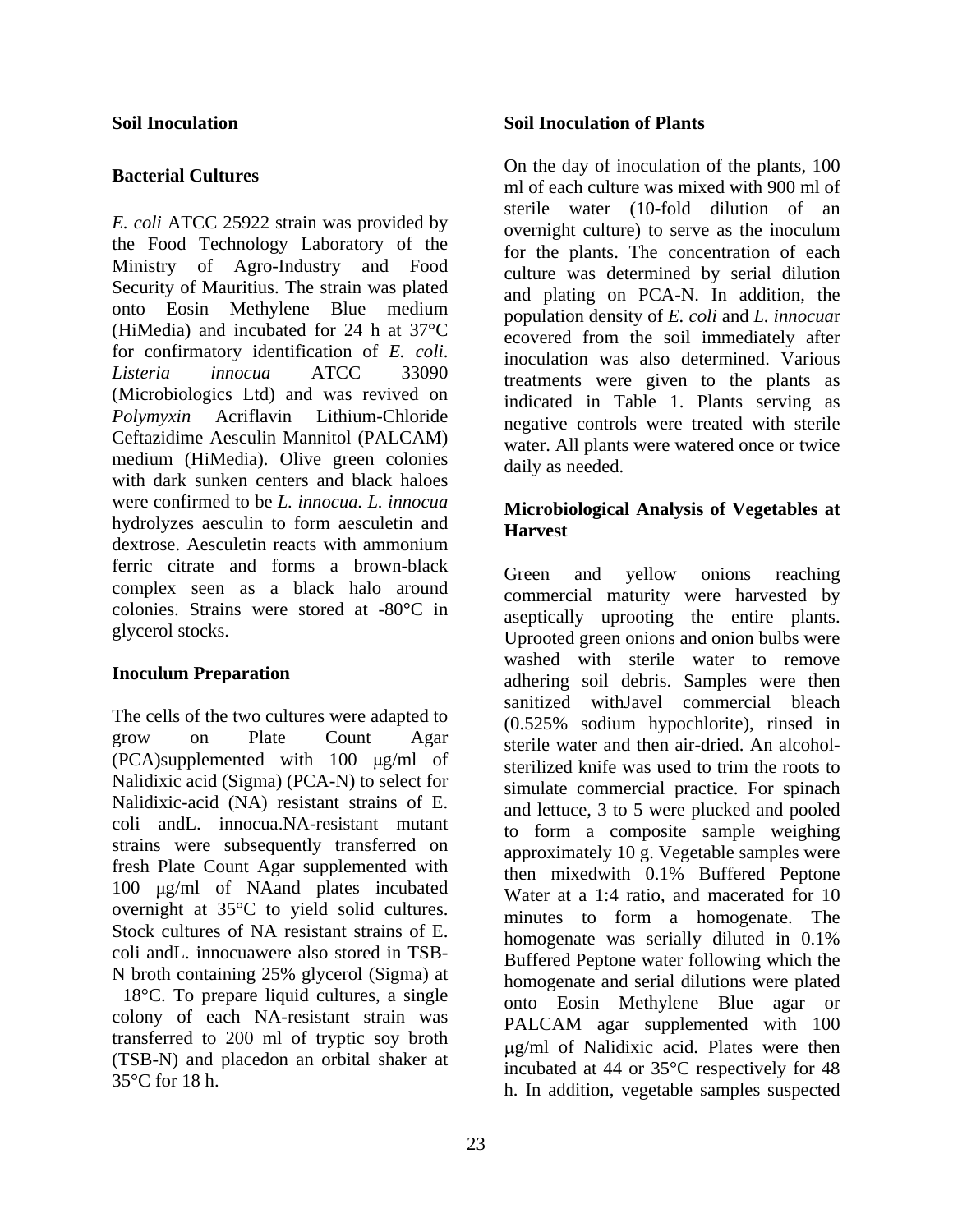to be contaminated with *E. coli* or *L. innocua* were subjected to primary incubated and enumerated after 24h as enrichment in LaurylTryptose broth described previously. (LTB)and Half-Fraser broth respectively and incubated at 44 and 35°C for 24 h. Broths were supplemented with NA to a final concentration of 100 ug/ml. Aliquots of LTB and Half-Fraser Broth were then transferred for secondary enrichment into In this part of the study, *E. coli* ATCC EC and Fraser broths supplemented with 25922 and *L. innocua* ATCC 33090, non- NA, and incubated at 44<sup>o</sup>C and 35<sup>o</sup>C for 24 pathogenic surrogate microorganisms were h respectively. A loopful of secondary used in lieu of the enteric pathogens enrichment broth was then streaked onto Salmonella or EMB-N or PALCAM-N and plates h. Colonies with characteristic green borne pathogen *L*. *monocytogenes* 

described previously. Once they have attained commercial maturity, a spot inoculation method was used to artificially contaminate the leaves as would normally happen during overhead or spinkler irrigation with contaminated water. Briefly, leaves were spot-inoculated with 1000ul of Choice<br>late-log phase cultures of Nalidixic-acid Study late-log phase cultures of Nalidixic-acid resistant *E. coli* or *L. innocua* using an appropriate micropipettor. In addition, leaves of plants designated as "negative" control" were spotted with sterile water. After 24h and 48h,leaves were aseptically plucked as described previously, placed in an individual sterile Whirl-Pak filter bag containing 40 ml of 0.1% BPW and stomached for 2 min. The homogenate was then diluted 10-fold in 0.1% Buffered Peptone Water, and 0.1-ml aliquots of the appropriate dilutions were spread-plated

onto EMB-N or PALCAM-N. Plates were described previously.

### **Results and Discussion**

### **Choice of Bacterial Strains for the Study**

*Salmonella* or

incubated at 44 or 35°C respectively for 24 *E. coli* O157:H7 and the ubiquitous soil metallic sheen on EMB-N or olive green respectively, to avoid introduction of colonies with a surrounding black halo on pathogenic agents in the BSL-1 greenhouse. PALCAM-N were presumed to be Other authors including Ingham et al. (2004, Nalidixic-acid resistant *E. coli* or *L. innocua* 2005) and Wood et al. (2010) have also respectively. The resorted to non-pathogenic surrogates to **Assessing the survivability of** *E. coli* **and** surrogates that have been used*in planta L. innocua* **on lettuce and spinach leaves** studies include *E. coli* Shiga toxin-negative Spinach and lettuce plants were cultivated as <br>described previously Once they have (Girardin et al., 2005), and avirulent borne pathogen *L. monocytogenes* circumvent this limitation. Examples of *E. coli* O157:H7 (Islam et al., 2004, 2005; Erickson et al., 2010), *Listeria innocua* (Girardin et al., 2005), and avirulent *Salmonella* (Islam et al., 2004). In using these surrogates, the assumption has been made that they would respond similarly as the pathogenic agent.

### **Choice of Growing Media used for the Study**

In this study, the growing media and cultivation conditions were optimized to promote the uptake of inoculated bacteriain the plant to simulate a worst-case scenario. This was achieved by sterilizing the soil used as a growing medium to get rid of indigenous microorganisms present. Indeed, the high complexity of interactions between the inocula of interest and background microflora have often prompted plant physiologists and microbiologists to use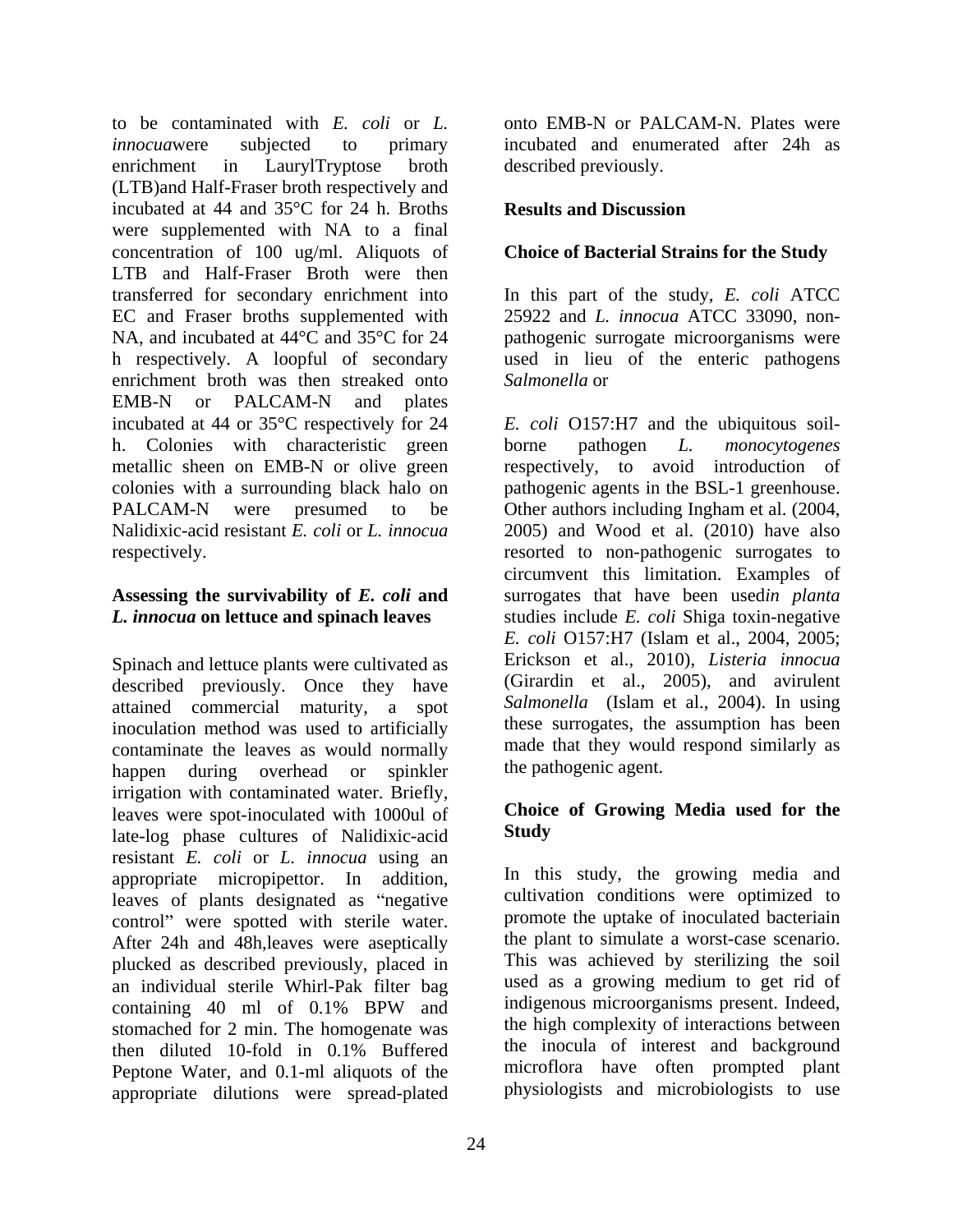simple 'gnotobiotic' type models, namely sterile or sub-sterile growing media different groups of microorganisms present  $4.9-5.9$  log CFU/g, demonstrating in the soil and in the rhizosphere. Indeed, plant roots and soil are never sterile; rather intense biochemical activity. bacteria in the order of roots > bulbs ~ stem

In our study, *E. coli* ATCC 25922 and *L.*  log cfu/g respectively (Table 2) after 1 day post-inoculation. *E. coli* and *L. innocua* were also detected after enrichment of human pathogens strains have been water, harbored significant cell numbers of Chancellor et al. (2005) investigated the microspheres used in the study were In a previous study, we demonstrated that there was large daily and seasonal

25

(Erickson, 2012). However, it is worth approximate population density of 6 log mentioning that these simplistic models also  $crit/g$  (Neetoo et al. 2012). Furthermore, we have some limitations since they tend to observed that the population within the mask the role of interactions among the edible foliar portion of green onions was they are surrounded or invaded by large internalized pathogens along the length of numbers of microorganisms with potentially the plant with preferential localization of **Uptake of** *E. coli* **and** *L. innocuainalliums* population density of *E. coli* or *L. innocua* in **(Green onions and Yellow onion)** green and yellow onions noted in the current *innocua* ATCC 33090 were used as non- previous study could partly be explained by pathogenic surrogates to mimic *Salmonella*  the rapid loss of viability of the inocula in spp. or *E. coli* O157:H7and *L.*  the soil due to choice of different strains. In *monocytogenes* respectively. *E. coli* and *L.*  the current study, we resorted to pathogen *innocua* were detected in green onion at a surrogates since we were confined to the variable rate of 14-61% and 42-52% and at a requirements of a BSL-1 green house. In mean population density of 0.80 and 0.85 contrast, in the previous study (Neetoo et al., yellow onions at a variable rate of 26-57% demonstrated with greater environmental and 29-47% respectively 1 day post-fitness making them better colonizers of inoculation (Table 3). Armon et al. (1994) produce surfaces than others (Jablasone et previously reported that onion fields that al., 2005). Moreover, it is possible that the were irrigated with highly contaminated surrogates inoculated into soil were more indicator microorganisms upon harvest. released by onion plants. Islam et al. (2004, systemic uptake of fluorescent microspheres soil in which onions were grown than in soil (1.0 to 10 µm) in green onions, and in which carrotswere grown (Islam et al., observed greater fluorescence in the roots, 2004, 2005) possibly due to a higher with the intensity decreasing with increasing bhenolic content of onions compared to vertical distance from the roots. Since the carrots. The discrepancy between our two comparable in size to bacteria, findings of environmental parameters of the growing the study could provide indirect evidence for chamber; while in the previous study, the root uptake and translocation of bacteria temperature, relative humidity and sunlight from soil to the aerial parts of green onions. were controlled, in the current experiment, soil-inoculated green onions harboured *E. coli* O157:H7and *Salmonella enteric* at an 4.9-5.9 log CFU/g, demonstrating significant internalization. Our findings also indicated differential abundance of bacteria in the order of roots  $>$  bulbs  $\sim$  stem > foliage. However, the strikingly low study is worth commenting. This disparity between the current findings and the 2012), we tested the internalization potential of actual pathogenic strains. Indeed, some human pathogens strains have been sensitive to the phenolic compounds 2005) noted more rapid death of *E. coli* in studies could also be attributed to the there was large daily and seasonal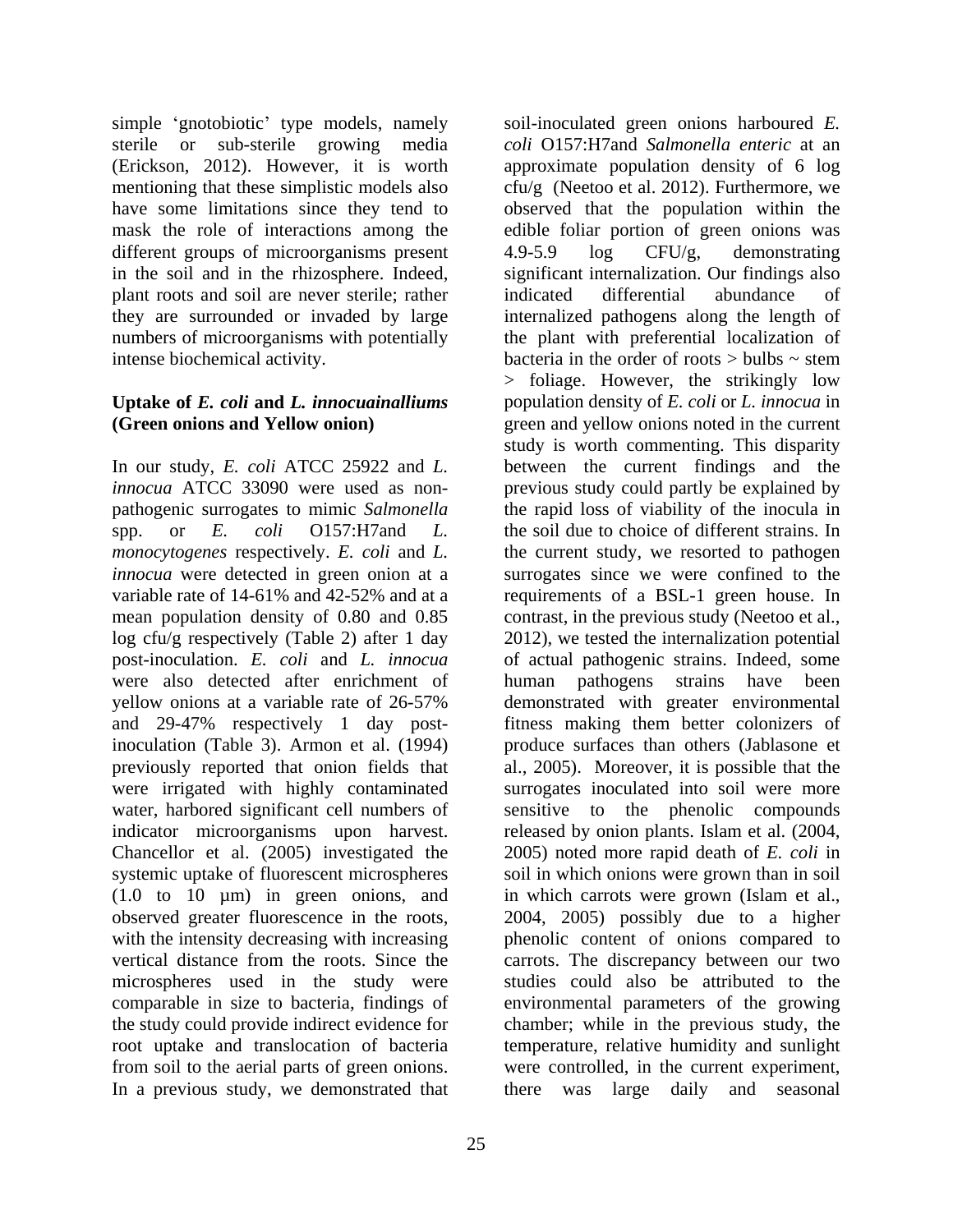fluctuation in temperature, relative humidity shown to decrease rapidly. For example, and sunlight/UV exposure. Henries et al. Bernstein et al. (2007) observed internalized (2012) mentioned that internalization is less *Salmonella* in lettuce leaves at 2 days postfrequently observed in field experiments inoculation but not 5 days later. This is where daily variations in humidity, comparable with our findings where 25% temperature and UV light intensity vary. and 0% of lettuce samples tested positive for

### **Uptake of** *E. coli* **and** *L. innocua in lettuce*

In this study the systemic uptake of*E. coli* and *L. innocua*,were studied in two leafy vegetables: lettuce and spinach. We Finally, it is worth mentioning that although observed a relatively low frequency of caution was exercised to avoid splash of soil internalization of bacteria in lettuce leaves at particles onto the lettuce leaves in the a rate of 8-25% 24 h after soil inoculation current study, the possibility is not ruled out (Table 5).Congruent with our findings, that capillary action on the exterior stem Bernstein et al. (2007) also found that *Salmonella enterica* serovar Newport, bacterial inoculum from the soil to the aerial member of the same family leafy parts of the plants. (*Enterobacteriaceae*) as *E. coli*, became internalized within the aerial parts of **Uptake of***E. coli* **and** *L. innocuain* romaine lettuce via the root in 33-day old spinach plants. Mootian et al. (2009) studied the transfer of *E. coli* O157:H7 at low numbers As indicated in Table 5, we did not observe from soil, manure-amended soil and water to any instance of internalization of *E. coli* or growing young (12 d) or mature (30 d) lettuce plants; *E. coli* O157:H7 was detected *L. innocua* in spinach leaves (0%). The by enrichment in 30% (36 of 120) of mature plants that were harvested at 15d. Zhang et between the two leafy green vegetables al. (2009) on the other hand, reported that *E.*  (spinach vs. lettuce) in our study is worth *coli* O157:H7 was not internalized within noting. Dong et al. (2003) and Golberg et al. intact lettuce leaves and roots, regardless of (2011) also indicated that the frequency of the variety of lettuce, age of plants or strain internalization of human pathogens in leafy of *E. coli* O157:H7. The large disparity in greens often varies with the type of leafy the different researchers' findings could be vegetable. Golberg et al. (2011) examined due to differences in strains used, the frequency of S. typhimurium environmental parameters of the growing internalization in different types of intact chambers or growing seasons. Golberg et al. (2011) indicated that internalization of frequency varied significantly among the Salmonella in iceberg lettuce varied widely and different inoculated plants. The highest (0-100%), with a higher incidence occurring frequencies were observed in aragula leaves

pathogens in lettuce, their viability was observed in the study is comparable findings

comparable with our findings where 25% *E. coli* after 24 and 48 h respectively (data not shown). Similarly, no lettuce samples were found to test positive for *L. innocua* after 48h (data not shown).

could have resulted in movement of the leafy parts of the plants.

# **spinach**

mainly in summer. (88%) and iceberg lettuce (81%) followed Although a few authors have been able to lettuce (16%) and parsley (1.9%). Lack of demonstrate internalization of enteric uptake of *E. coli* and *L. innocua* in spinach difference in the rate of bacterial uptake the frequency of *S. typhimurium* leafy vegetables during a 2-year study. The by basil (46%), red lettuce (20%), romaine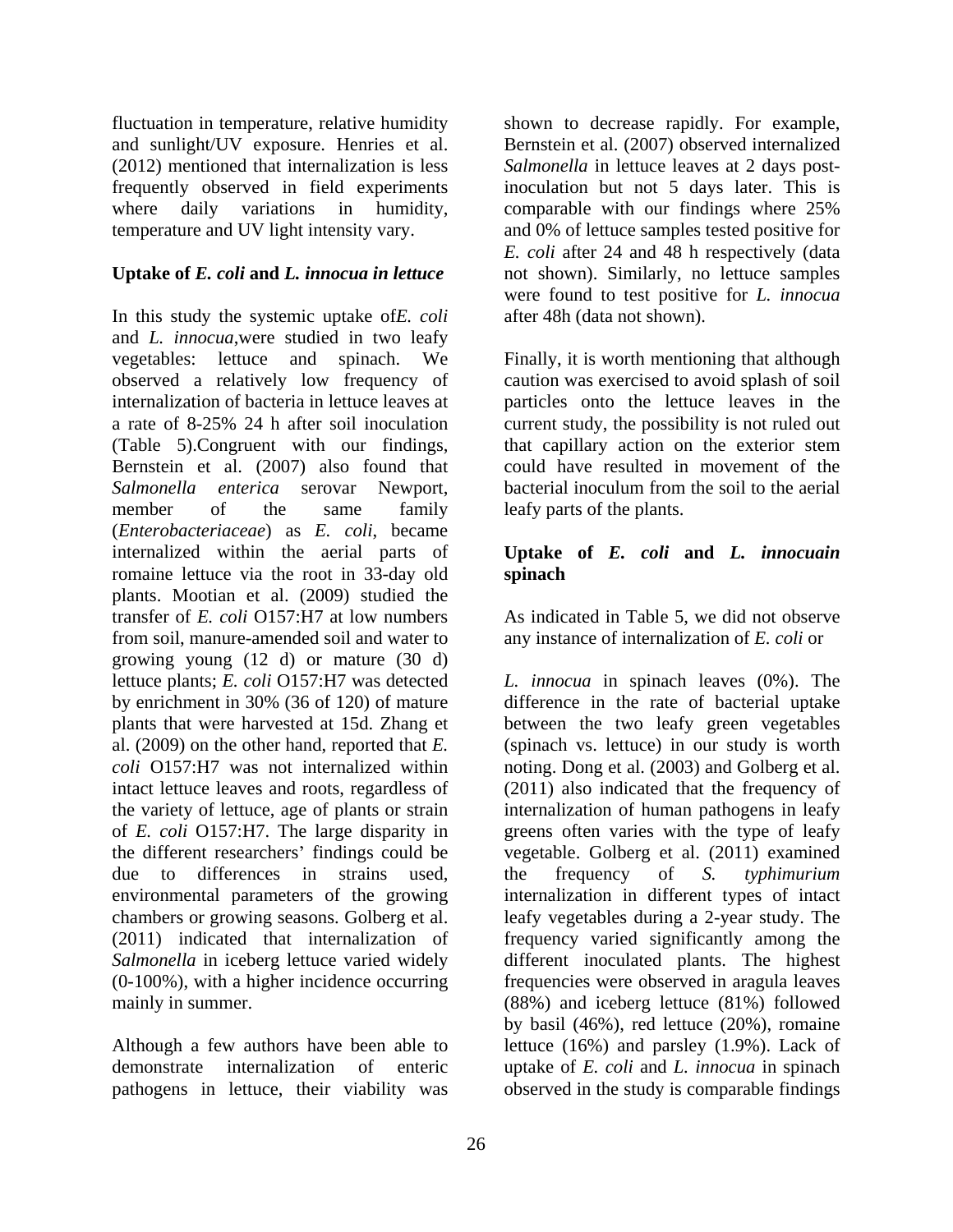plants of spinach following inoculation of found that there was no evidence of increased. internalization of *E. coli* O157:H7 within intact spinach leaves. Sharma et al. (2009) A number of studies have additionally also studied the translocation of *E. coli* reported that poor quality water has been O157:H7 from soil to different parts of the used for agricultural purposes in developing spinach plant; the author reported being countries (WHO/FAO 2006). Hence the unable to recover *E. coli* O157:H7 from likelihood of contamination of leafy greens shoot tissues although they did observe the by overhead (sprinkler) irrigation and

Taken together, the internalization research. frequency of the bacterial surrogates in the two leafy vegetables, was surprisingly low In the current study, lettuce and spinach (0-25%). It is quite possible that the two leaves were artificially contaminated with *E.*  bacterial species used in our study are inherently poor plant colonists. Dong et al.  $\qquad$  defined inoculum (10 $\degree$  cells) on the foliage (2003) studied the abilities of different of plants to mimic contamination during strains of *E. coli*, *S. enterica* and *K.*  splash dispersal or overhead (or sprinkler) *pneumoniae* to internalize from the irrigation in the field. Our findings revealed rhizosphere to the interior of alfalfa sprouts that the inocula failed to grow on the leaves and found that these strains differed and survived poorly beyond 48h. In fact, the substantially in their invasiveness and *E.*  population rapidly declined to below *coli* was shown to be the poorest colonizer.If the bacteria are unable to establish themselves as successful epiphytes in the rhizosphere, they are unlikely to be able to It is well acknowledged that the quality of survive, penetrate any root openings and

In Mauritius, overhead or sprinkler irrigation is widely practiced by small, medium and<br>large-scale farmers. However, the risk of 0157 were contaminated, while only 19% large-scale farmers. However, the risk of food crop contamination by contaminated

of Pu et al. (2009) who found that overhead irrigation water is evident. This internalization of *E. coli* O157:H7 occurred risk is further compounded by the only in 1 out of 120 intact spinach samples inconsistent quality or quantity of water (0.8%) inoculated at 3 or 7 log cfu/ml after distributed in certain agricultural regions of seed germination. Similarly, Jablasone et al. Mauritius, which can potentially lead to the (2005) showed that internalization of *E. coli* reuse of non-potable (waste) water of O157:H7, *S. typhimurium* and *L.*  uncertain quality for irrigation. Moreover, *monocytogenes* did not occur in mature after the advent of tropical cyclones, the the spinach seeds. Mitra et al. (2009) also municipal water with sewage water is chance of cross-contamination of clean increased.

cells in root tissues. persistence of these bacteria on the surface of leafy greens has been the subject of active research.

> *coli*or *L. innocua* by carefully depositing a cells) on the foliage detectable levels after 24 or 48 h as indicated in Table 6.

effectively infiltrate the root tissue. influence the microbial safety of leafy **Survivability of** *E. coli* **and** *L. innocua* **on** al. 2009). Solomon et al. (2002) studied the **the Phylloplane of Lettuce** effect of spray irrigation on the presence of irrigation water and type of irrigation system greens (Aruscavage et al., 2006; Warriner at *E. coli* O157 and found that 90% of lettuce plants which had been spray-irrigated with water containing 7 log cfu/ml of *E. coli* O157 were contaminated, while only 19% were contaminated when drip irrigation was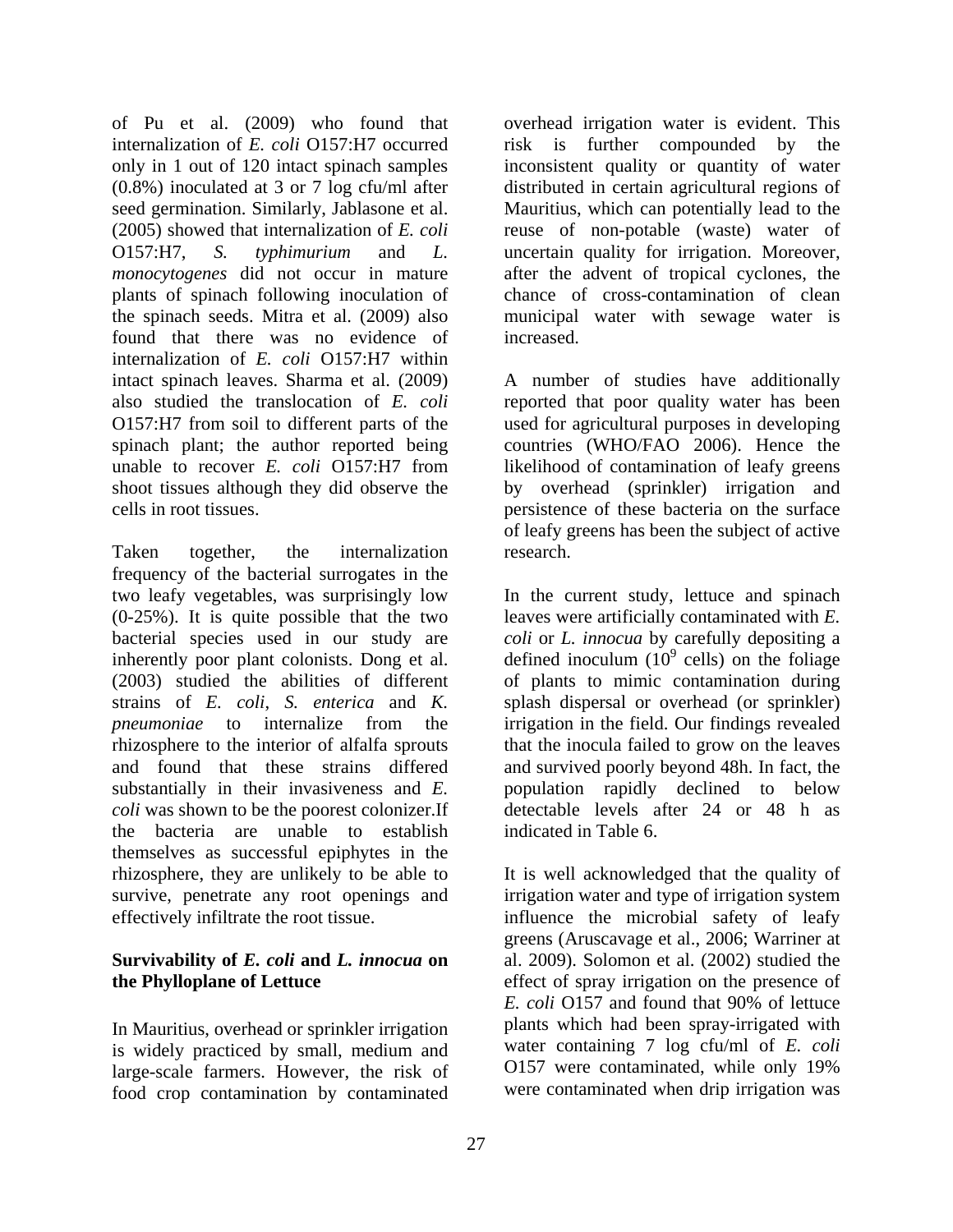where we observed that 90% of spotbecause contaminated water can be directly contamination. Zhang et al. (2009)

Harris et al. (1999) also observed a rapid sanitized leaf samples were negative for decline in total populations of *E. coli* O157:H7 immediately after spraying lettuce plants in the field with a bacterial population of 7 log CFU/plant (Harris et al., 1999). Within seven days after application, 82% of human pathogens on the foliage of food the plants had already decreased to crops. Cooley et al. (2003) found that cells populations that were below the of *E. coli* O157:H7 and *S. enteric* actually enumeration detection limit (10 cells/plant) grew and their numbers increased to 7 log but 93% of the plants were positive by cfu/g on intact leaf tissue of *Arabidopsis*  enrichment. Three weeks later, 33% of the *thaliana* (thale cress) at 100% humidity. plants were still positive by enrichment. Contrary to Harris et al. (1999), our findings pathogens survived on parsley in the field revealed a faster decline in the bacterial for up to 231 d (Islam et al., 2004). Zhang et population on the lettuce phyllosphere; the al. (2009) studied the survival of inoculated proportion of lettuce samples testing positive for *E. coli* dropped from 90% to 20% within 24h. Similarly, the percentage of on leaf surfaces, with greater survival on the lettuce samples testing positive for *L.*  abaxial (lower) side of the leaves than on the *innocua* decreased drastically from 90% to adaxial (upper) side. It is thought that enteric

### **Survivability of** *E. coli* **and** *L. Innocua* **on the phylloplane of Spinach Leaves** colonization through development of

As far as persistence of the bacterial surrogates on the spinach phyllosphere, no<br>
evidence of survival of  $F$  coli was observed of bacterial cells aggregate in evidence of survival of *E. coli* was observed 24h post-inoculation. *L. innocua* was detected in 1 out of 9 samples after 24h but undetectable in all samples after 48h. Overall, *E. coli* and *L. innocua* were undetectable in 100% of samples 48h postinoculation(Table 7). The poor survival of bacteria on the phyllosphere of leafy greens

used with the same concentration of *E. coli* has been documented elsewhere. Erickson et O157. This is in agreement with our findings al. (2010) inoculated spray irrigation water inoculated lettuce samples tested positive for organism on the surface and within tissues *E. coli* after 24h compared with only 25% of soil-inoculated lettuce samples. Indeed, irrigation; however 7days after spraying, all spray irrigation represents the greatest risk spinach leaves tested negative for surface deposited onto the edible leaves of produce demonstrated that when lettuce leaves were (FDA, 1998). spot inoculated with an *E. coli* O157:H7 with *E. coli* O157:H7 and detected the of spinach plants immediately after contamination. Zhang et al. (2009) inoculum at 7 log CFU/ml, all 424 surface internalized *E. coli* O157:H7.

30% within 1 day. pathogens such as *E. coli* O157:H7 and In contrast, various authors have demonstrated long-term persistence of human pathogens on the foliage of food *thaliana* (thale cress) at 100% humidity. Islam et al. (2004) indicated that enteric *E. coli* O157:H7 on intact lettuce and found that the organism survived for at least 25d *Salmonella* have the ability to interact with plant surfaces leading to long-term colonization through development of biofilms (Aruscavage et al., 2006).

> Biofilms on fresh produce occur as groups of bacterial cells aggregate in exopolysaccharide materials that serve to protect the cells from environmental stresses including dessication (Morris and Monier, 2003). Formation of biofilms on surfaces of spinach and lettuce, Chinese cabbage, celery as well as other leafy greens has been demonstrated (Morris and Monier, 2003).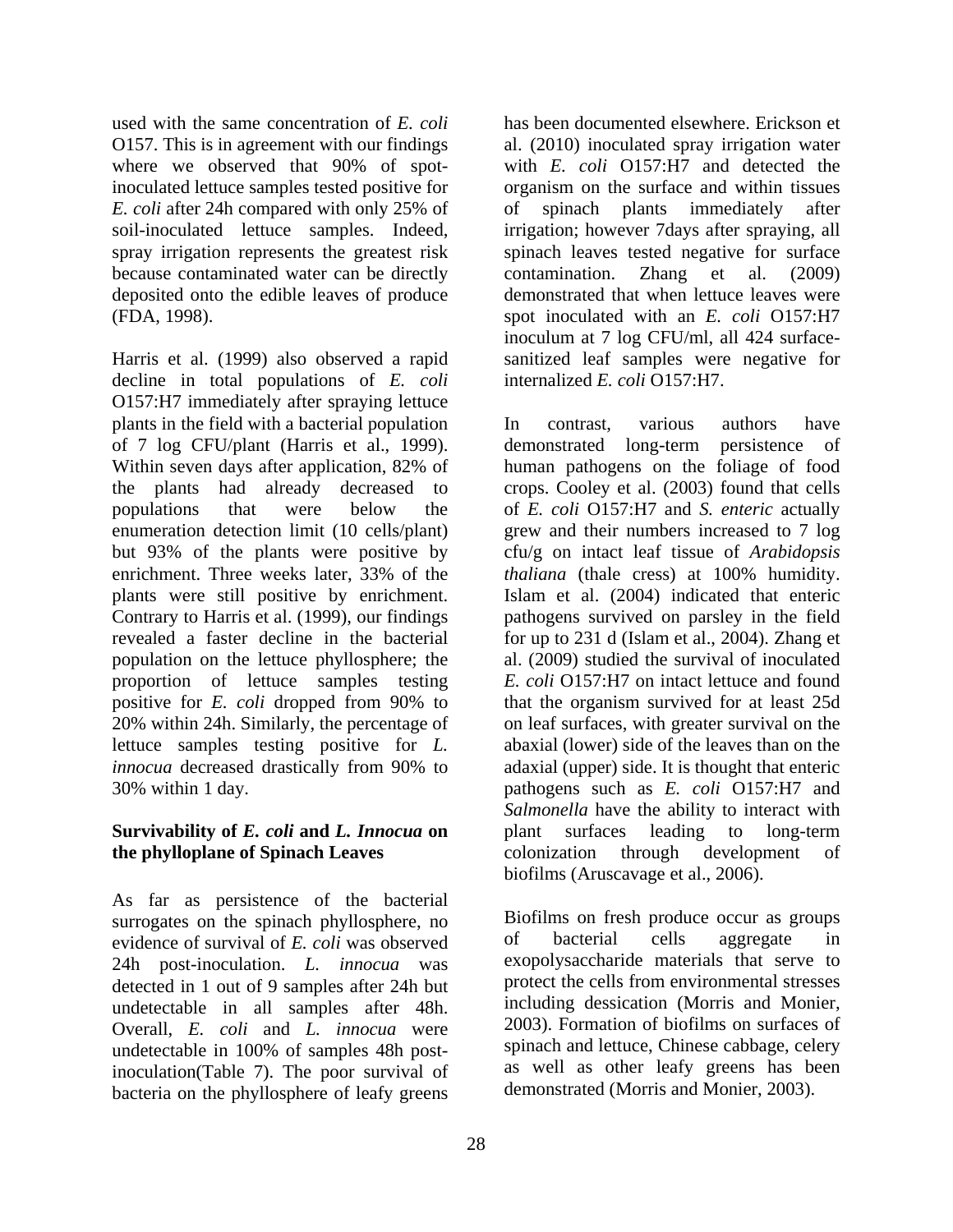Morris et al. (1998) estimated that 10-40% affecting bacterial survival on the of bacteria on the surface of intact parsley phyllosphere. Johannessen et al., (2008) and endive leaves were associated in speculated that decreased exposure to biofilms. In addition to *E. coli*, Olmez and sunlight could be partly responsible for the Temur (2010) observed the initiation of increased survival of *C. jejuni* and *E. coli* on biofilm formation by *L. monocytogenes* on intact lettuce surfaces after 24h of heads. Another critical abiotic factor is the incubation at 10°C. Likewise, Niemira and relative humidity; in field conditions of low Cooke (2010) reported that *E. coli* O157:H7 had the ability to form biofilms on intact decreased by 9 log CFU/leaf within 2 days spinach and lettuce after 24 h of storage at on parsley leaves (Dreuz et al., 2007). 4°C. The short-lived survival of inoculated Similarly, survival of *S. enteric* subsp. bacteria on the leaves of lettuce and spinach *enterica* was enhanced when lettuce was suggest that the conditions were not grown under humid conditions (85 to 90%) conducive to biofilm development under the relative humidity) compared with dry current conditions of the study. conditions (45 48% relative humidity)

In addition to interaction of the microorganisms with the plant surfaces pre-harvest phase. These include nutrient which are released by the plant, competition injured tissues are a key factor in the persistence of *E. coli* on the foliage of leafy daytime, low relative humidity of 60-70% 24 h respectively when artificially solar radiation as one of the major factors microbiological and public health risks

leaves on the exterior leaves of lettuce relative humidity (38%), *L.* grown under humid conditions (85 to 90% (Stine et al., 2005).

affecting bacterial survival on the

(biotic factor), there can be various abiotic vegetable plantsis an area of research that factors that affect the survival of has already been extensively studied in microorganisms on fresh produce during the countries having a temperate climate. availability, UV radiation, toxic compounds been published on the ability of human from other microorganisms or dessication internalize in the edible parts of vegetables (Whipps et al., 2008). Extensive research grown in a tropical climate such as that of has shown that the leaf surface is a Mauritius. In the current study, two particularly hostile environment for bacterial vegetables belonging to the *Allium* family colonists due in part to the low availability (green and bulb onions) and two leafy green of carbon nutrients on uninjured leaves vegetables (lettuce and spinach) were used (Lindow and Brandl, 2003). Brandl et al. as model host systems to study their (2004) mentioned that readily available susceptibility to uptake and persistence of nutrients in the form of leaf exudates from bacterial human pathogen surrogates. vegetables. The poor survivability of *E. coli* systemically taken up into food crops such and *L. innocua* noted in our study could be as green onions, yellow onions and lettuce at attributed to the harsh environmental internalization frequencies of 14-61%, 26 conditions prevailing in the green house 57% and 0-25% respectively. Moreover, characterized by moderate to high air lettuce and spinach leaves were found to temperatures in the range of 27-32 °C during harbour the microorganisms for  $>$  48h and  $\leq$ and long photoperiod of 11-13 hours. Stine contaminated with the same bacteria. Taken et al. (2005) pinpointed exposure to UV together, findings of this study point to the Pre-harvest microbial contamination of However, to our knowledge, no studies have pathogens to infiltrate, translocate and/or bacterial human pathogen surrogates. Findings of this research revealed *E. coli* and *L. innocua* have the potential to be 24 h respectively when artificially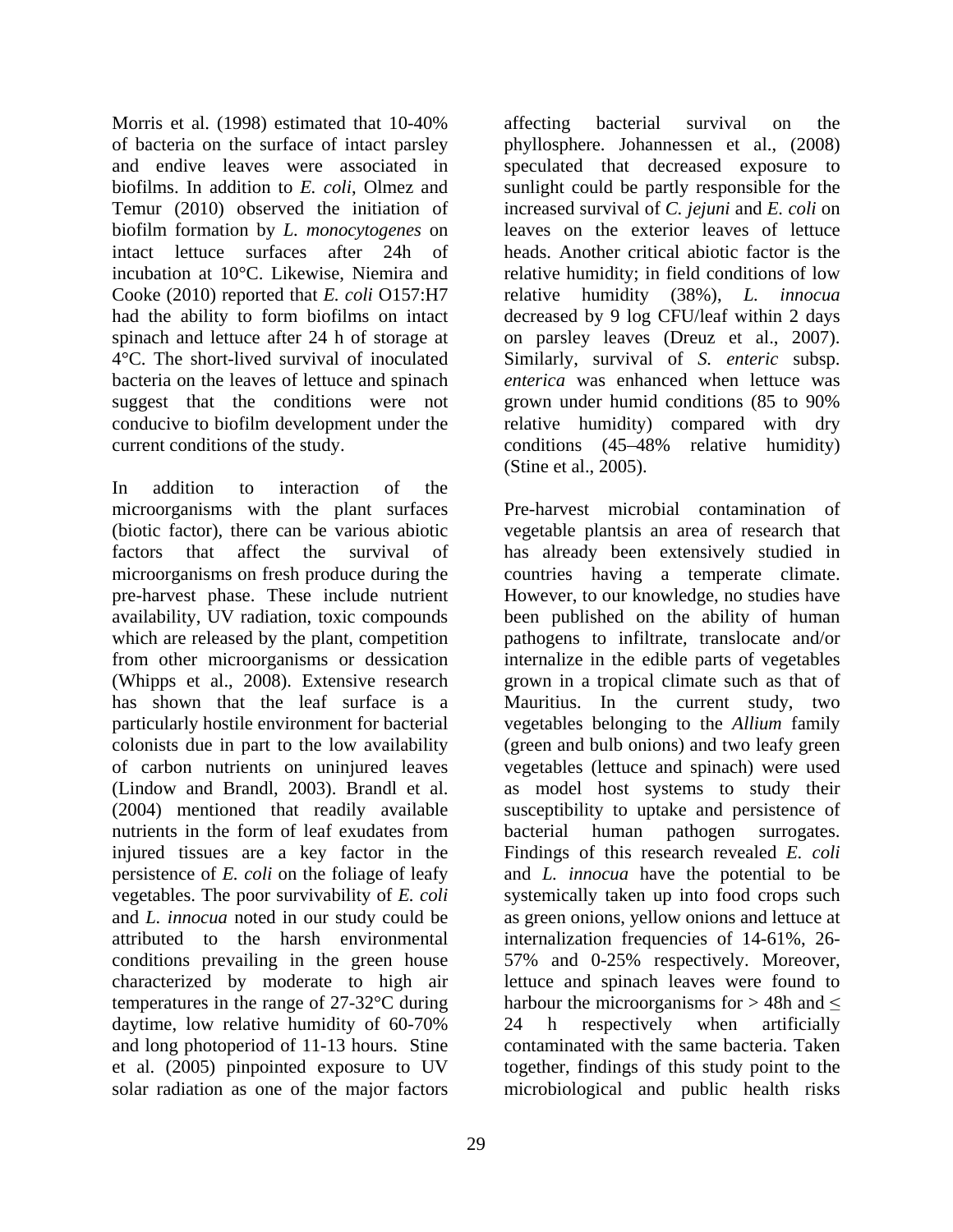associated with consumption of raw green<br>onions, yellow onions, lettuce and spinach onions, yellow onions, lettuce and spinach implement measures for improved farm- todue to the possibilities of pre-harvest table strategies to ensure the safety of these microbial contamination by human commodities. pathogens. In the light of these results, there is an urgent need to review the current

agronomic practices in Mauritius and commodities.

### **Table.1** Inoculation Treatments of Plants

|                            | TREATMENTS DETAILS OF INOCULATION OF POTTED VEGETABLE PLANTS                                                                                                           |
|----------------------------|------------------------------------------------------------------------------------------------------------------------------------------------------------------------|
| <b>Negative</b><br>control | Addition of 200 ml of sterile water to the potted vegetable                                                                                                            |
| E. coli                    | Inoculation of each potted vegetable type with 200 ml of diluted suspension of<br>overnight culture of E. coli with a cell density of ca. $10^8$ cfu/ml; twice a week  |
| L. innocua                 | Inoculation of each potted vegetable type with 200 ml of diluted suspension of<br>overnight culture of L. innocua with cell density of ca. $10^8$ cfu/ml; twice a week |

### **Table.2** Internalization Frequency of *E. coli* (EC) and *L. Innocua* (LI) in Green Onions via Artificially Contaminated Soil

|          | Inoculum level<br>of culture |                  | Mean bacterial population density<br>$(\log c f u/g)$ | % Positive<br>Vegetable |
|----------|------------------------------|------------------|-------------------------------------------------------|-------------------------|
| Inoculum | (logcfu/ml)                  | Soil             | Vegetable                                             | Samples                 |
| -------  |                              | $< 1.0 \pm 0.00$ | $< 0.5 \pm 0.00$ (0/28)                               |                         |
| EC       | $8.3 \pm 0.36$               | $8.4 \pm 0.71$   | $0.80 \pm 0.52$ (30/79)                               | 38.0                    |
|          | $6.1 \pm 0.75$               | $7.2 \pm 0.93$   | $0.85 \pm 0.60$ (33/70)                               | 47.1                    |

| Table.<br>and L<br>$\ldots$ Internalization<br>$\sim$ 100 Frequency $\sim$<br>Onions via<br>r ellow<br>$\sim$ 0.0 $\mu$ .<br>.) in<br><i>coll</i> (E)<br>ua (LI<br>Inno <sup>r</sup> |  |
|--------------------------------------------------------------------------------------------------------------------------------------------------------------------------------------|--|
| Artificially f<br>ontaminated Soil                                                                                                                                                   |  |

|          |                |                                          | Inoculum level Mean bacterial population density % Positive Vegetable |
|----------|----------------|------------------------------------------|-----------------------------------------------------------------------|
|          | of culture     | (logctu/g)                               | Samples                                                               |
| Inoculum | (logcfu/ml)    | Vegetable                                |                                                                       |
| ------   | $0.0\,$        | $< 1.0 \pm 0.00$ $< 0.5 \pm 0.00$ (0/16) | 0.0                                                                   |
| EC       | $8.3 \pm 0.36$ | $8.1 \pm 0.65$ $< 0.5 \pm 0.00$ (28/74)  | 37.8                                                                  |
|          | $8.1 \pm 0.75$ | $7.9 \pm 0.82$ $< 0.5 \pm 0.00$ (23/58)  | 40.0                                                                  |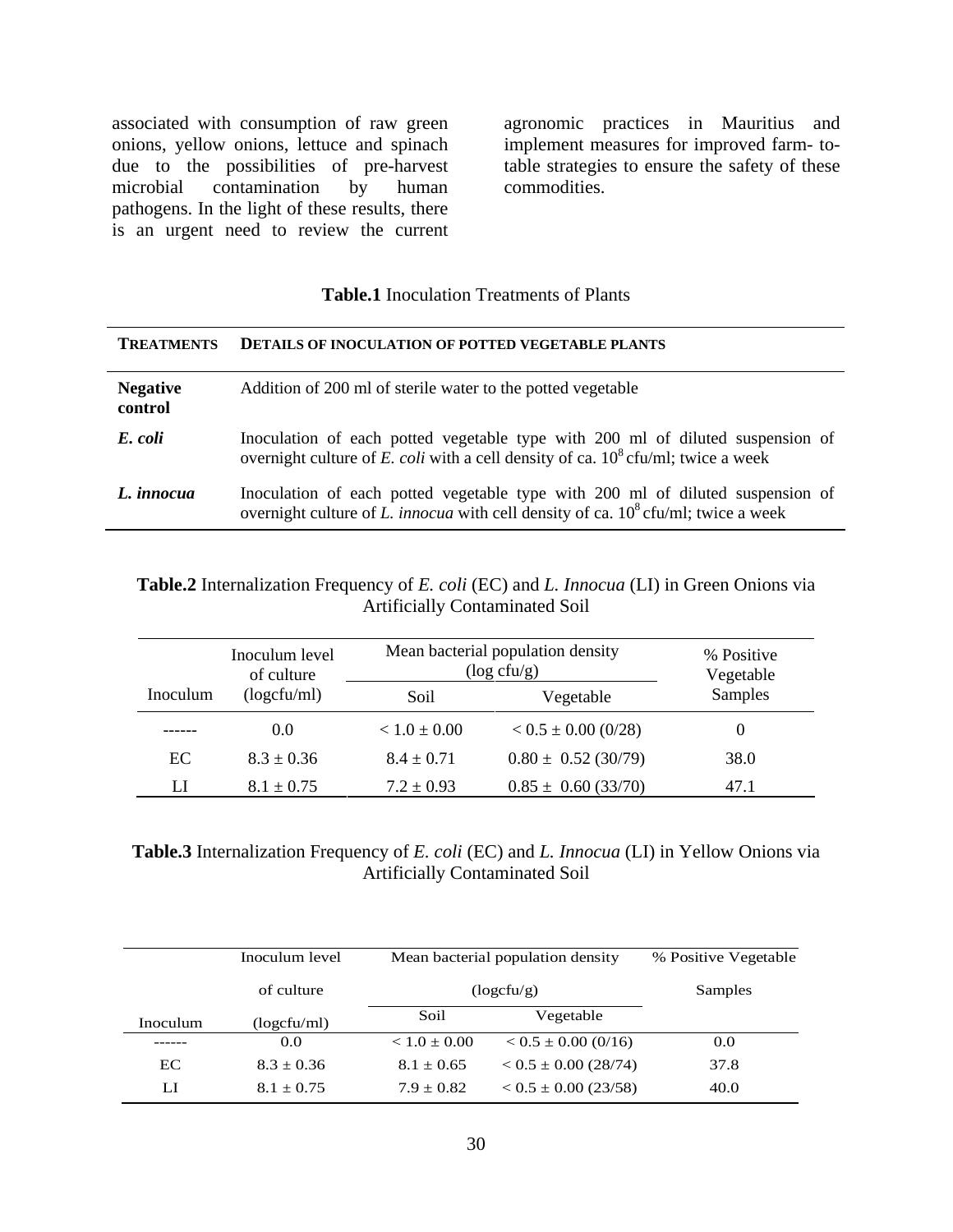|          | Inoculum level |                  |                       | Mean bacterial population density % Positive Vegetable |
|----------|----------------|------------------|-----------------------|--------------------------------------------------------|
|          | of culture     |                  | 10gc1u/g)             | Samples                                                |
| Inoculum | (logcfu/ml)    | Soil             | Vegetable             |                                                        |
| -------  |                | $< 1.0 \pm 0.00$ | $< 2.0 \pm 0.0$ (0/9) | 0.0                                                    |
|          | $8.3 \pm 0.36$ | $6.9 \pm 0.72$   | $< 2.0 \pm 0.0$ (0/9) | $0.0\,$                                                |
|          | $8.1 \pm 0.75$ | $1.1 \pm 0.94$   | $< 2.0 \pm 0.0$ (0/9) | $0.0\,$                                                |

## **Table.4** Internalization Frequency of *E. coli* (EC) and *L. Innocua* (LI) in Spinach via Artificially Contaminated Soil

### **Table.5** Internalization Frequency of *E. Coli* (EC) and *L. Innocua* (LI) in Lettuce via Artificially Contaminated Soil

|          | Inoculum level |                  |                          | Mean bacterial population density % Positive Vegetable |
|----------|----------------|------------------|--------------------------|--------------------------------------------------------|
|          | of culture     |                  | (logcfu/g)               | Samples                                                |
| Inoculum | (logcfu/ml)    | Soil             | Vegetable                |                                                        |
| -------  | $0.0\,$        | $< 1.0 \pm 0.00$ | $<$ 2.0 $\pm$ 0.0 (0/16) | $0.0\,$                                                |
|          | $8.3 \pm 0.36$ | $7.3 \pm 0.45$   | $<$ 2.0 $\pm$ 0.0 (3/12) | 25.0                                                   |
|          | $8.1 \pm 0.75$ | $1.2 \pm 0.33$   | $<$ 2.0 $\pm$ 0.0 (1/12) | 8.3                                                    |

**Table.6** Survival of *E. Coli* and *L. Innocua*on Lettuce Leaves 24h and 48h Post-Inoculation (hpi)

|          | Inoculum       | Population density (log cfu/g) of E. coli |                        |                        |  |
|----------|----------------|-------------------------------------------|------------------------|------------------------|--|
| level    |                | on the surface of lettuce leaves          |                        |                        |  |
| Inoculum | (log cfu/ml)   | 0 <sub>hp</sub>                           | 24 hpi                 | 48 hpi                 |  |
| -------  | 0.0            | $< 2.0 \pm 0.0$ (0/10)                    | $< 2.0 \pm 0.0$ (0/10) | $< 2.0 \pm 0.0$ (0/10) |  |
| EC       | $8.6 \pm 0.59$ | $8.2 \pm 0.41$                            | $< 2.0 \pm 0.0$ (9/10) | $< 2.0 \pm 0.0$ (2/10) |  |
|          | $8.0 \pm 0.47$ | $8.0 \pm 0.55$                            | $< 2.0 \pm 0.0$ (9/10) | $< 2.0 \pm 0.0$ (3/10) |  |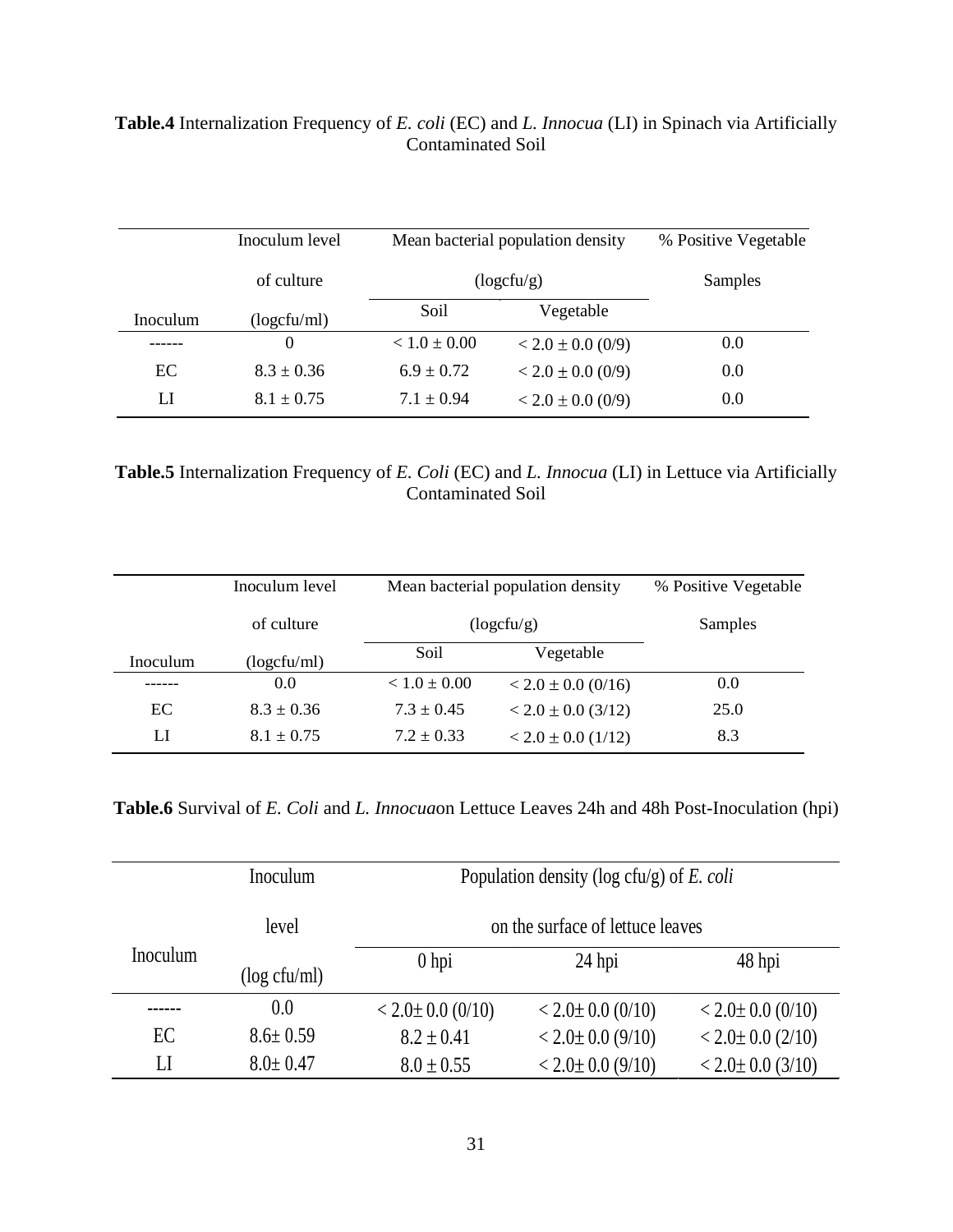|          | Inoculum       |                        | Population density (log cfu/g) of E. coli |                        |
|----------|----------------|------------------------|-------------------------------------------|------------------------|
|          | level          |                        | on the surface of spinach leaves          |                        |
| Inoculum | (logcfu/ml)    |                        |                                           |                        |
|          |                |                        | $24$ hpi                                  | 48 hpi                 |
| -------  |                | $< 2.0 \pm 0.0$ (0/10) | $< 2.0 \pm 0.0$ (0/10)                    | $< 2.0 \pm 0.0$ (0/10) |
| EC       | $8.5 \pm 0.34$ | $7.7 \pm 0.48$         | $< 2.0 \pm 0.0$ (0/9)                     | $< 2.0 \pm 0.0$ (0/9)  |
|          | $7.9 \pm 0.84$ | $7.9 \pm 0.40$         | $< 2.0 \pm 0.0$ (1/9)                     | $< 2.0 \pm 0.0$ (0/9)  |

**Table.7** Survival of *E. Coli* and *L. Innocua* on Spinach Leaves 24h and 48h Post-Inoculation (hpi)

- aspects of high-fiber diets. Am. J.
- contamination of crops irrigated with
- physically and biologically damaged
- Bernstein, N., Sela, S. and Neder-Lavon, S. experimental pots designed for plant 1468-1472.
- 
- **Reference** age as a risk factor in contamination Anderson, J., Smith, B. and Gustafson, N., 0157:H7 and Salmonella enterica. 1994. Health benefits and practical Brandl, M. and Amundson, R., 2008. Leaf of lettuce with *Escherichia coli* O157:H7 and *Salmonella enterica*. Appl. Environ. Microbiol. 74(8):2298–2306.
- Clin. Nut. 59(5):1242-1247. Brewster, J.L., 2008. Onions and other Armon, R., Dosoretz, C.G., Azov, Y. vegetable alliums.Crop production and Shelef, G. 1994. Residual science in Horticulture.  $2^{nd}$  edition. nd odition edition. CABI, Cambridge, MA.
- effluent of different qualities: a field Calvin, L., Avendaño, B., and Schwentesius, study. Water Sci.Technol. 30(9):239 R. 2004. The economics of food 248 safety: The case of green onions and Aruscavage, D., Miller, S.A., Ivey, M.L., Lee, K. and Lejeune, J.T., 2006. Outlook Report from the Economic Survival and dissemination of Research Service, United States *Escherichia coli* O157:H7 on Department of Agriculture. Report hepatitis A outbreaks. Electronic Outlook Report from the Economic No. (VGS30501).
	- lettuce plants. J. Food Prot. Chancellor, D.D., Chancellor, M.B., Dato, 71(12):2384-2388. V.M., De Miguel, F., Tyagi, S., 2007. Effect of irrigation regimes on 2006. Green onions: potential persistence of *Salmonella enterica*serovar Newport in small contamination. J. Food Prot. 69: Bazaco, M.C. and Bacvinskas, S., 2006. Green onions: potential mechanism for Hepatitis A 1468-1472.
- cultivation. Irrig. Sci. 26:1-8. Cooley, M.B., Miller, W.G. and Mandrell, Bohaychuk, V.M., Bradbury, R.W., Dimock, R., Fehr, M., Gensler, G.E., *Arabidopsis thaliana* with King, R.K., Rieve, R., and Barrios, Salmonella enterica and P.R. 2009.A microbiological survey enterohemorrhagic *Escherichia coli* of selected Alberta-grown fresh produce from farmers' markets in *Enterobacterasburiae*. Appl. Environ. Alberta, Canada. J.Food Prot. R.E., 2003. Colonization of *Arabidopsis thaliana* with *Salmonella enterica* and O157:H7 and competition by *Enterobacterasburiae.*Appl. Environ.<br>Microbiol. 69:4915–4926.

72:415 20. Critzer, F. and Doyle, M., 2010. Microbial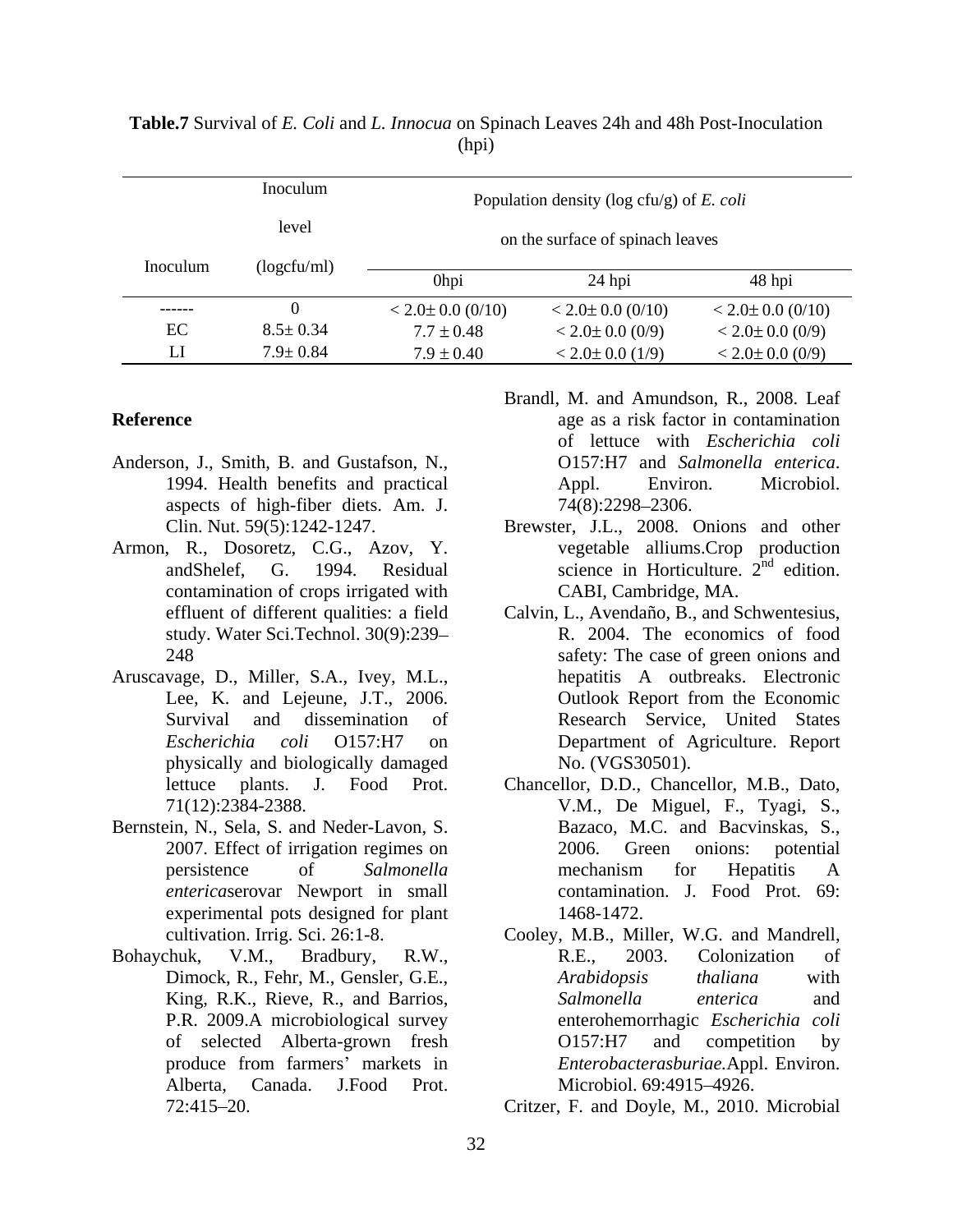Opin.Biotechnol. 21(2): 125–130. Elsevier, Amsterdam.

- *sativa* and *Medicago truncatula*. Appl. Environ.Microbiol.69:1783
- Dreuz, N., Albagnac, C., Carlin, F., Morris, C. E. and Nguyen-The, C., 2007. Fate of *Listeria* spp. on parsley
- 
- Erickson, M.C. and Doyle, M.P., 2008. Summary and perspective of the microbiological safety of the United
- Erickson, M.C., Webb, C.C., Diaz-Perez, J.C., Phatak, S.C., Silvoy, J.J., Davey, L., Payton, A.S., Liao, J., and O157:H7 into field-grown leafy
- Erickson, M.C., Webb, C.C., Diaz-Perez, Davey, L., Payton, A.S., Liao, J. and O157:H7 into field-grown spinach and lettuce treated with spray-
- ecology of foodborne pathogens Garrow, J.S., Ralph, A. and James, W.P.T., associated with produce. Curr. 2000. Human Nutrition and Dietetics,<br>Opin.Biotechnol. 21(2): 125–130. Elsevier, Amsterdam.
- Dong, Y.M., Iniguez, A.L. andAhmer, Golberg, D., Kroupitski, Y., Belausov, E., B.M.M., 2003.Kinetics and strain Pinto, R. and Sela, S., 2011. specificity of rhizosphere and Salmonella by typhimurium endophytic colonization by enteric internalization is variable in leafy bacteria on seedlings of *Medicago Salmonella* typhimurium vegetables and fresh herbs. Int. J.<br>Food Microbiol.145:250–257.
	- 1790. Ward, T.E. and Taylor, C.H. 1999. leaves grown in laboratory and field with a proposed standard method for cultures. J. Appl. Microbiol. 103: produce sanitizers. J. Food Prot. 1821–1827. 64:1477-1482. Harris, L.J., Beuchat, L.R., Kajs, T.M., Efficacy and reproducibility of a produce wash in killing *Salmonella* on the surface of tomatoes assessed 64:1477-1482.
- *E. coli* inoculated by irrigation into the Ingham, S.C., Losinski, J.A., Andrews, phyllosphere of spinach grown under M.P., Breuer, J.E., Breuer, J.R., commercial production conditions. Wood, T.M. and Wright, T.H., Int.J. Food Microbiol.143:198-204. 2004.*Escherichia coli* contamination impact of imported foods on the Garden-scale studies. Appl. Env. of vegetables grown in soils fertilized with non-composted bovine manure: Microbiol. 70:6420-6427.
	- States' food supply. In: Doyle, M.P. Islam, M., Morgan, J., Doyle, M., Phatak, and Erickson, M.C. (eds.), Imported S., Millner, P. and Jiang, X. 2004. foods: microbiological issues and Fate of *Salmonella* enteric serovar challenges, pp. 255–266. ASM Press, Typhimurium on carrots and radishes Washington, DC. grown in fields treated with Typhimurium on carrots and radishes contaminated manure composts or irrigation water. Appl. Environ. Microbiol. 70(4):2497-2502.
	- Doyle, M.P., 2010. Infrequent Jablasone, J., Brovko, L.Y.and Griffiths, internalization of *Escherichia coli* greens. J. Food Prot. 73:500–506. from irrigation water to tomatoes. J. M.W. 2004. A research note: the potential for transfer of *Salmonella* from irrigation water to tomatoes. J. Sci. Food Agric. 84:287-289
	- J.C., Phatak, S.C., Silvoy, J.J., Jablasone, J., Warriner, K. and Griffiths, M. Doyle, M.P., 2010. Surface and O157:H7, *Salmonella*Typhimurium, internalized *Escherichia coli* and *Listeriamonocytogenes* plants 2005. Interactions of *Escherichia coli* cultivated in a gnotobiotic system. Int. J. Food Microbiol.99:7-18.
	- contaminated irrigation water. J. Johannessen, G.S., Bengsston, G.B., Heier, Food Prot. 73:1023–1029. B.T., Bredholt, S., Wasteson, Y., and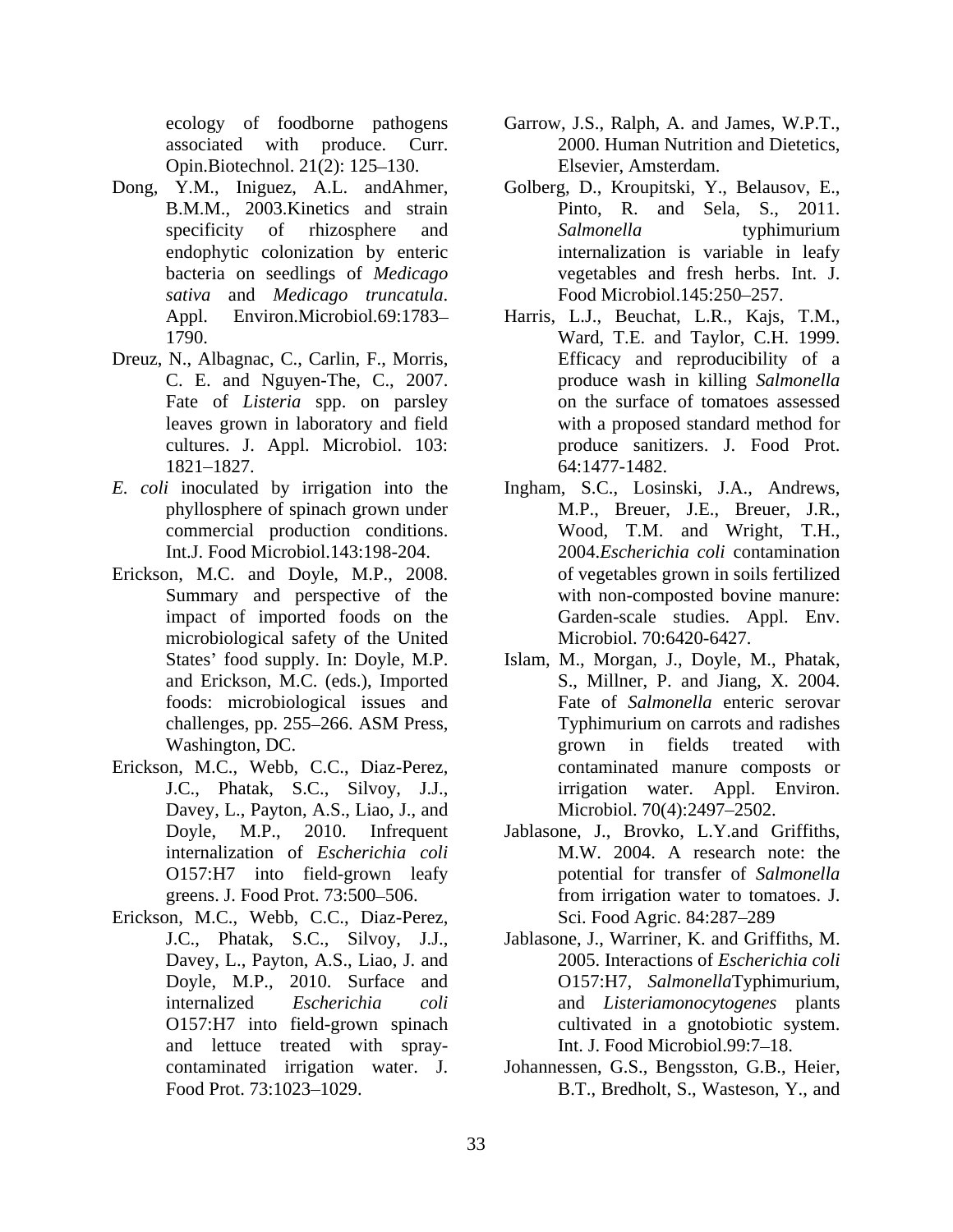Rørvik, L.M. 2005. Potential uptake lettuce. Appl. Environ.Microbiol.71:

- Keraita, B., Konradsen, F., Dreschsel, P. low - cost irrigation methods on
- lettuce leaf processing water for control of Prot. 72:1392-1397. Food Prot. 69:1928–36.
- 
- Lindow, S.E. and Brandl, M.T. 2003.
- Lynch, M.F., Tauxe, R.V., and Hedberg, contaminated fresh produce: risks 75:270-277.
- McMahon, M.A.S. and Wilson, I.G. 2001. and*Aeromonas* species in organic
- Mootian, G., Wu, W.H.and Matthews, K.R. manure contaminated with low 2037. plants. J. Food Prot. 72:2308-2312.
- communities of bacteria in the

- of*Escherichia coli* O157:H7 from Mukherjee, A., Cho, S., Scheftel, J., organic manure into crisphead Jawahir, S., Smith, K. and Diez- 2221 2225 . *Escherichia coli* O157:H7 acquired andAbaidoo, R.C. 2007. Effect of fertilized with cattle manure. J. Appl. Gonzalez, F. 2006. Soil survival of by a child from garden soil recently Microbiol. 101(2): 429-436.
- microbialcontamination of lettuce Mukherjee, A., Speh, D., Jones, A.T., irrigated with untreated wastewater. Buesing, K.M. andDiez-Gonzalez, F. Trop. Med. Int. Health. 12:15-22. *Escherichia coli* O157:H7. J. Food farmers in the Upper Midwest. J.  $2006$ . Longitudinal survey of fresh produce grown by Food Prot. 69:1928–36.
- Lilly, T., Solomon, H. M.and Rhodehamel, Neetoo, H., Lu, Y., Wu, C. and Chen, H. E. J. 1996. Incidence of *Clostridium*  2012. Use of high hydrostatic *botulinum* in vegetables packaged **pressure** to inactivate pre-harvest under vacuum or modified atmospheres. J. Food Prot. 59:59–61. Environ. Microbiol. 78(6):2063– contaminated green onions. Appl. Environ. Microbiol. 78(6):2063 2065.
	- Microbiology of the phyllosphere. Niemira, B.A. and Cooke, P.H., 2010. Appl. Environ. Microbiol. 69:1875-<br>
	Escherichia coli O157:H7 biofilm 1883. formation on romaine lettuce and C.W., 2009. The growing burden of foodborne outbreaks due to hypochlorite washes. J. Food Sci. *Escherichia coli* O157:H7 biofilm spinach leaf surfaces reduces efficacy of irradiation and sodium 75:270-277.
	- and opportunities. Epidemiol. Infect. Nygard, K., Lassen, J., Vold, L., Andersson, 137:307-315. Y., Fisher, I., and Lofdahl, S., 2008. The occurrence of enteric pathogens infections linked to imported rucola vegetables.Int. J. Food Outbreak of *Salmonella* Thompson lettuce. Foodborne Path. Dis. 5:165 173.
	- Microbiol.70:155 162. of internalization of *Escherichia coli* 2009. Transfer of *Escherichia coli* L.) after leaf surface and soil O157:H7 from soil, water, and inoculation. J. Food Prot. 72:2028-O157:H7 in lettuce (*Lactuca sativa* inoculation. J. Food Prot. 72:2028- 2037.
- numbers of the pathogen to lettuce Olmez, H. and Temur, S.D. 2010. Effects of Morris, C.E., Monier, J.M. and Jacques, biofilms and attachment of M.A. 1998. A technique to quantify Escherichia coli and Listeria the population size and composition *monocytogenes* on green leaf lettuce. of the biofilm component in Rowin, L.M. 2005. Tenential upide<br>
Microbiol. 64: 4789-4795.<br>
Such as the state of the state of the state of the state of the state of the<br>
estimate into considerate in the state of the state of the state of<br>  $\frac{1}{2}$  con different sanitizing treatments on biofilms and attachment of *Escherichia coli* and *Listeria monocytogenes* on green leaf lettuce. LWT Food Sci. Technol. 43:964- 970.

Sharma, M., Ingram, D.T., Patel, J.R.,